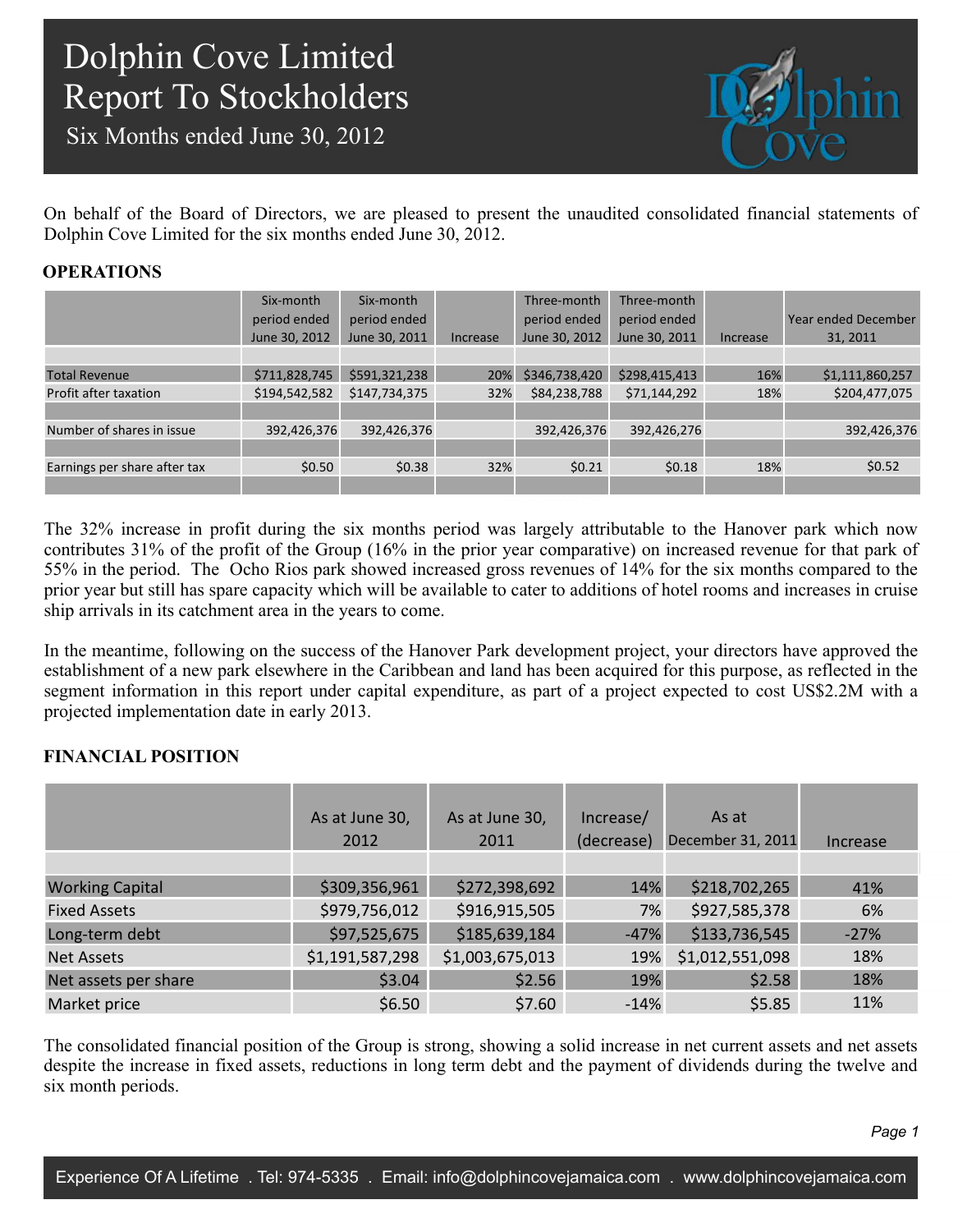Six Months ended June 30, 2012



On July 25, 2012 your directors declared a dividend of \$0.16 per share payable to shareholders on record as at July 9, 2012. This brings the dividends paid in 2012 to date, at the time of writing, to \$78,491,500 compared to \$47,090,446 for the entire year ended December 31, 2011.

Dolphin Cove sent a team to the Steer Town Basic School for the third year running to assist in effecting some much needed repairs and clean up.

Led by Roger Kerr, our main aim this year was to construct a safe and secure access way for teachers, students and parents to enter the school compound. This goal was successfully completed with assistance from the school body and volunteers from the Steer Town community.

392,426,376 We are expecting the Jamaican market to continue to grow at a steady rate while excited about opportunities in other Caribbean islands.

Director

Stafford Burrowes, OD Chairman and Chief Executive Officer

mmsburn **Director** 

Hon. William A. McConnell, O.J., C.D. Chairman of Audit Committee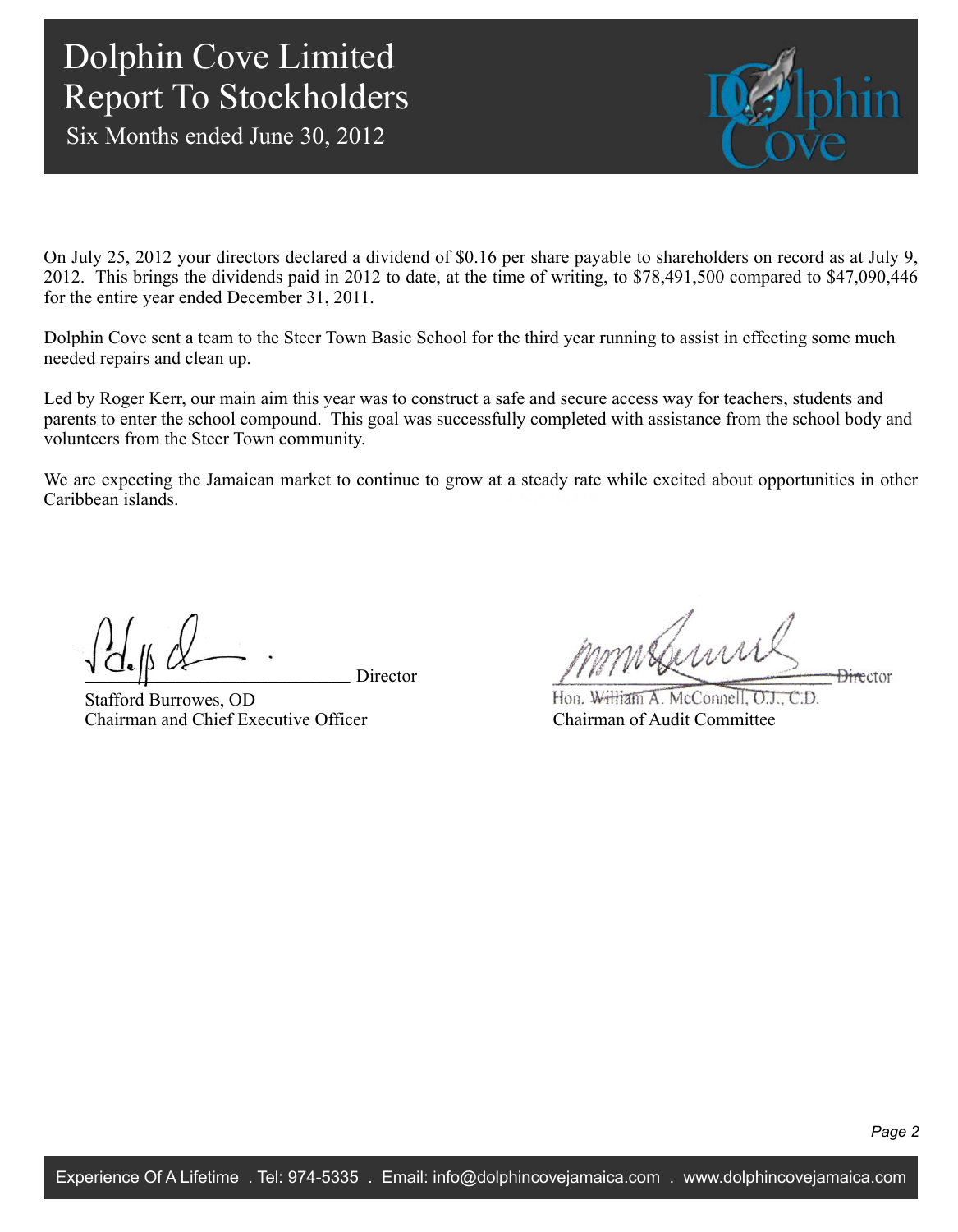Six Months ended June 30, 2012



|                                              | As at<br>June 30, 2012 | As at<br>June 30, 2011 | As at<br>December 31, 2011 |
|----------------------------------------------|------------------------|------------------------|----------------------------|
|                                              | Unaudited              | Unaudited              | <b>Audited</b>             |
| <b>CURRENT ASSETS</b>                        |                        |                        |                            |
| Cash and cash equivalents                    | 64,818,684             | 77,822,412             | 44,922,944                 |
| Securities purchased under resale agreements | 74,191,043             | 115, 142, 188          | 63,558,935                 |
| Investments                                  | 54,394,538             | 25,724,377             | 54,394,538                 |
| Accounts receivable                          | 239,409,517            | 174,569,619            | 164,342,854                |
| Due from related parties                     | 7,918,625              | 7,155,809              | 5,878,625                  |
| Taxation recoverable                         | 4,848,657              | 3,450,509              | 4,036,524                  |
| Inventories                                  | 30,890,047             | 24, 266, 331           | 24,994,578                 |
|                                              | 476, 471, 111          | 428, 131, 245          | 362,128,998                |
| <b>NON-CURRENT ASSETS</b>                    |                        |                        |                            |
| Property, plant and equipment                | 876, 371, 444          | 804,432,070            | 819,552,062                |
| <b>Biological</b> assets                     | 103,384,568            | 112,483,435            | 108,033,316                |
|                                              | 979,756,012            | 916,915,505            | 927,585,378                |
| $\mathbf S$<br><b>TOTAL ASSETS</b>           | 1,456,227,123          | 1,345,046,750          | 1,289,714,376              |
| <b>CURRENT LIABILITIES</b>                   |                        |                        |                            |
| Bank overdrafts, unsecured                   | 9,050,071              | 672,803                | 6,769,468                  |
| Accounts payable and provisions              | 78, 167, 184           | 83,291,107             | 64, 154, 178               |
| Current portion of long term loans           | 72,496,871             | 71,768,643             | 72,496,871                 |
| Taxation payable                             | 7,400,024              | $\overline{a}$         | 6,216                      |
|                                              | 167, 114, 150          | 155,732,553            | 143,426,733                |
| NON-CURRENT LIABILITY                        |                        |                        |                            |
| Deferred tax liability                       | 9,022,612              | 4,838,202              | 8,873,757                  |
| Long term loans                              | 88,503,063             | 180,800,982            | 124,862,788                |
|                                              | 97,525,675             | 185,639,184            | 133,736,545                |
| <b>SHAREHOLDERS EQUITY</b>                   |                        |                        |                            |
| Share capital                                | 258, 157, 225          | 257,960,325            | 257,960,325                |
| Capital reserve                              | 344,965,907            | 345,742,071            | 344,965,907                |
| Retained earnings                            | 588,464,166            | 399,972,617            | 409,624,866                |
|                                              | 1,191,587,298          | 1,003,675,013          | 1,012,551,098              |

TOTAL SHAREHOLDERS' EQUITIES AND LIABILITIES

\$ 1,456,227,123 1,345,046,750 1,289,714,376

Approved by the Board of Directors and signed on its behalf by:

 $\overline{\bigcup_{i=1}^{n} \bigwedge_{j=1}^{n} \bigwedge_{j=1}^{n} \bigwedge_{j=1}^{n} \bigwedge_{j=1}^{n} \bigwedge_{j=1}^{n} \bigwedge_{j=1}^{n} \bigwedge_{j=1}^{n} \bigwedge_{j=1}^{n} \bigwedge_{j=1}^{n} \bigwedge_{j=1}^{n} \bigwedge_{j=1}^{n} \bigwedge_{j=1}^{n} \bigwedge_{j=1}^{n} \bigwedge_{j=1}^{n} \bigwedge_{j=1}^{n} \bigwedge_{j=1}^{n} \bigwedge_{j=1}^{n} \big$ Stafford Burrowes, O.D.

 $\frac{1}{2}$ 

Hon. William A. McConnell, O.J., C.D.

*Page 3*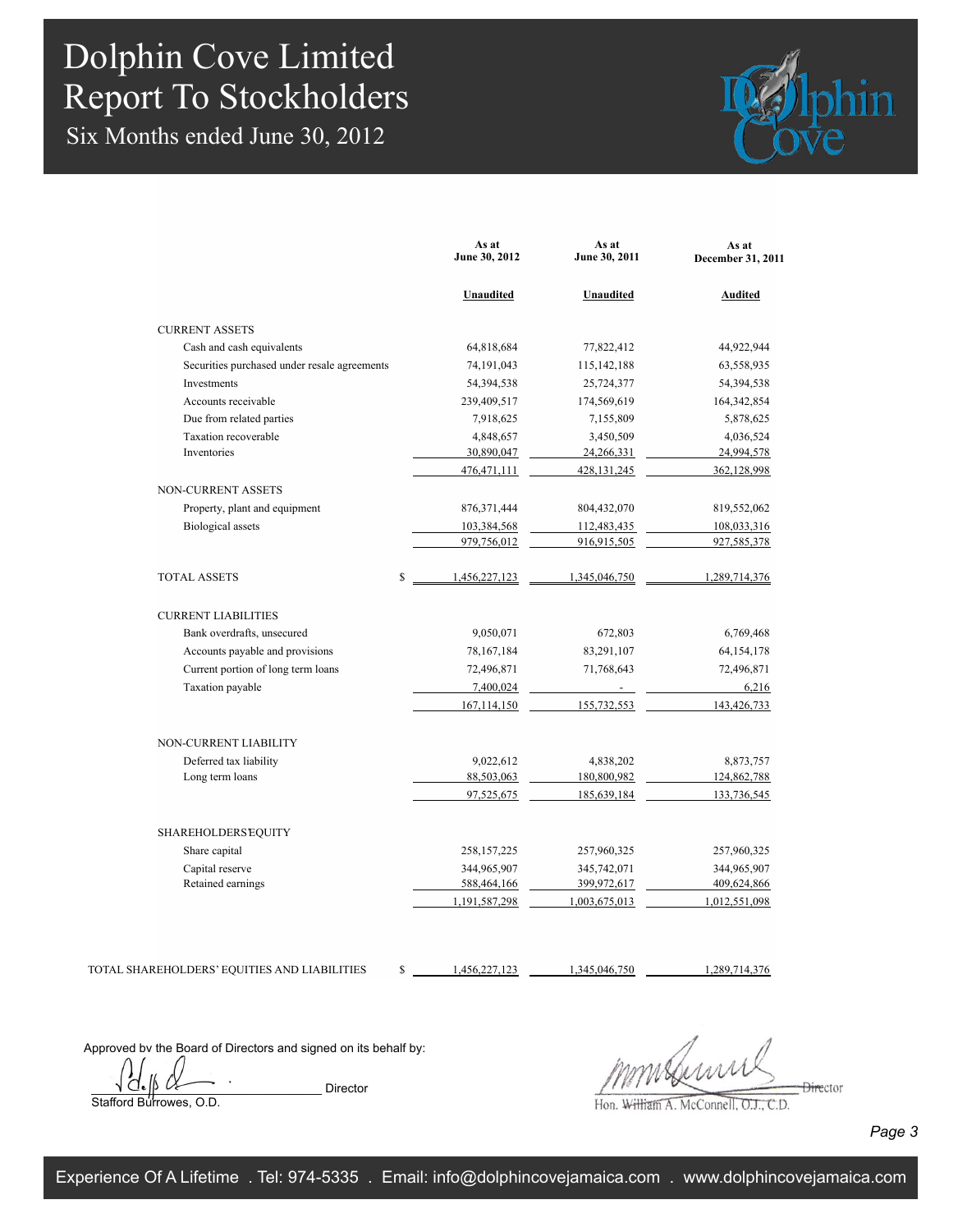Six Months ended June 30, 2012



|                                          | Six-months<br>ended<br>June 30, 2012 | Six-months<br>ended<br>June 30, 2011 | Three-months<br>ended<br>June 30, 2012 | <b>Three-months</b><br>ended<br>June 30, 2011 | Year<br>ended<br>December 31, 2011 |
|------------------------------------------|--------------------------------------|--------------------------------------|----------------------------------------|-----------------------------------------------|------------------------------------|
|                                          | Unaudited                            | Unaudited                            | Unaudited                              | <b>Unaudited</b>                              | <b>Audited</b>                     |
| <b>OPERATING REVENUE:</b>                |                                      |                                      |                                        |                                               |                                    |
| Dolphin attraction revenue               | 526,956,828                          | 416,565,727                          | 266, 375, 344                          | 210,731,000                                   | 794,006,489                        |
| Less: Direct costs of dolphin attraction | (51,962,689)                         | (43,908,883)                         | (25,508,310)                           | (22, 714, 699)                                | (80, 886, 060)                     |
|                                          | 474,994,138                          | 372,656,844                          | 240,867,034                            | 188,016,301                                   | 713,120,429                        |
| Ancillary services revenue               | 184,573,331                          | 174,730,283                          | 80,085,610                             | 87,665,214                                    | 317,853,768                        |
| Less: Direct costs of ancillary services | (30,960,815)                         | (32, 121, 690)                       | (13, 782, 904)                         | (16,856,595)                                  | (58,014,646)                       |
|                                          | 153,612,516                          | 142,608,593                          | 66,302,706                             | 70,808,619                                    | 259.839.122                        |
| Gross profit                             | 628,606,654                          | 515,265,437                          | 307,169,740                            | 258,824,920                                   | 972,959,551                        |
| Other income                             | 298,586                              | 25,228                               | 277,466                                | 19,198                                        | 597,699                            |
|                                          | 628,905,241                          | 515,290,665                          | 307,447,206                            | 258,844,119                                   | 973.557.250                        |
| <b>OPERATING EXPENSES:</b>               |                                      |                                      |                                        |                                               |                                    |
| Selling                                  | 184,772,874                          | 149,211,328                          | 91,325,117                             | 73,284,525                                    | 301,273,283                        |
| Other operations                         | 134,834,560                          | 123,889,382                          | 71,212,483                             | 66,686,819                                    | 263,960,059                        |
| Administrative                           | 103,303,793                          | 80,959,140                           | 55,252,692                             | 40,918,564                                    | 177,819,869                        |
|                                          | 422,911,227                          | 354,059,850                          | 217,790,292                            | 180,889,908                                   | 743.053.211                        |
| Profit before finance income and costs   | 205,994,013                          | 161,230,815                          | 89,656,914                             | 77,954,211                                    | 230,504,039                        |
| Finance income                           | 3,023,932                            | 4,389,396                            | 1,952,176                              | 2,033,055                                     | 8,722,172                          |
| Finance costs                            | (14, 475, 363)                       | (17,885,836)                         | (7,370,302)                            | (8,842,974)                                   | (35,317,035)                       |
| Profit before taxation                   | 194,542,582                          | 147,734,375                          | 84,238,788                             | 71,144,292                                    | 203,909,176                        |
| Taxation                                 |                                      |                                      |                                        |                                               | 567,899                            |
| Profit for the period                    | \$<br>194,542,582                    | 147,734,375                          | 84,238,788                             | 71,144,292                                    | 204,477,075                        |
|                                          |                                      |                                      |                                        |                                               |                                    |

Other Comprehensive Income

Fair value depreciation of available for sale investments (776,164)

203,700,911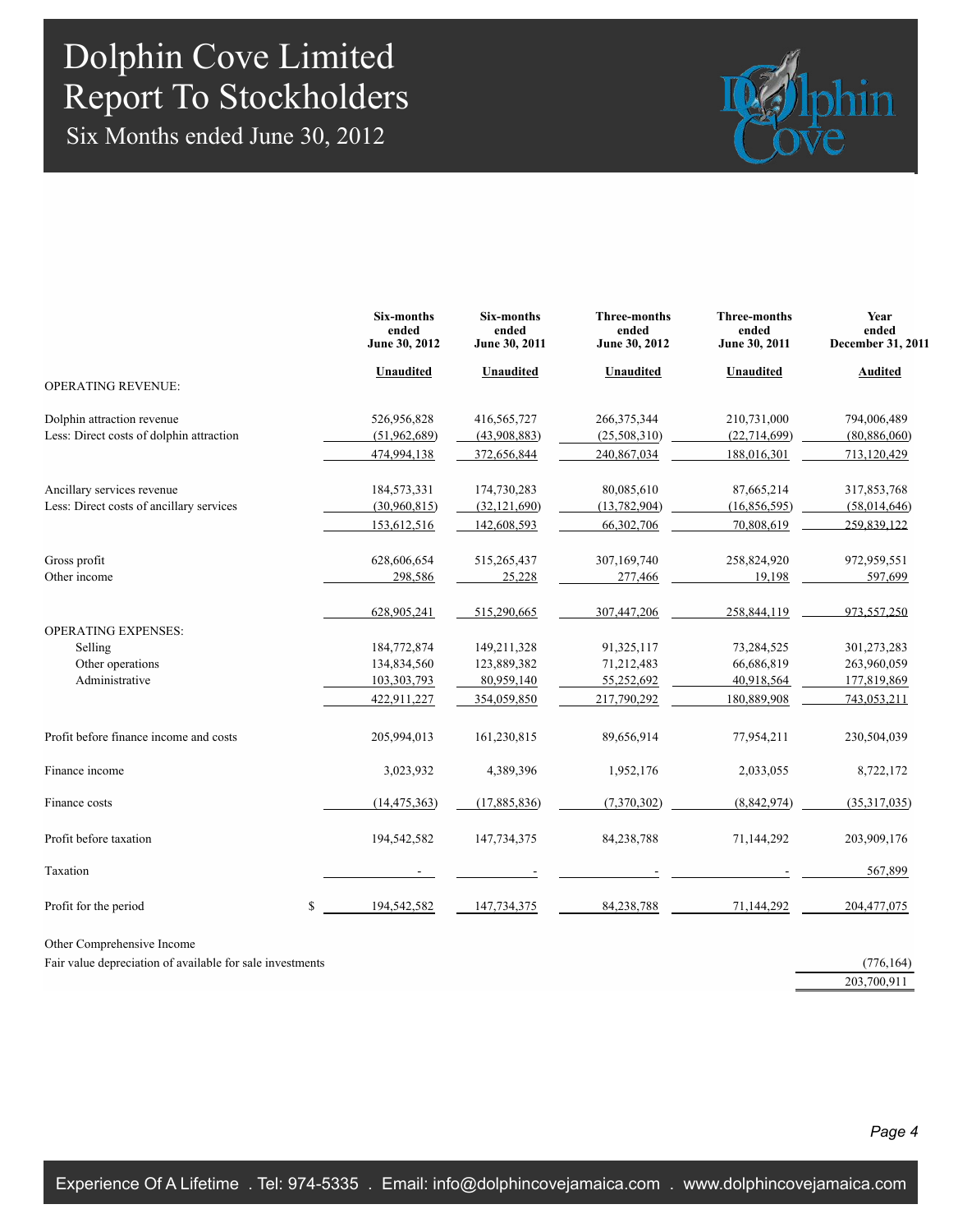Six Months ended June 30, 2012



#### **DOLPHIN COVE LIMITED**

#### **Group Interim Statement Changes in Stockholder's Equity Six-months ended June 30, 2012**

|                                                             | Six-months<br>ended<br>June 30, 2012 | Six-months<br>ended<br>June 30, 2011 | Year<br>ended<br>December 31, 2011 |  |
|-------------------------------------------------------------|--------------------------------------|--------------------------------------|------------------------------------|--|
|                                                             | <b>Unaudited</b>                     | <b>Unaudited</b>                     | <b>Audited</b>                     |  |
| Balances at beginning of period                             | \$<br>1,012,551,098                  | 856, 197, 437                        | 856, 197, 437                      |  |
| Transactions recorded directly in equity:                   |                                      |                                      |                                    |  |
| Issue of shares and adjustments<br>Dividends                | (15,703,279)                         | (256,799)                            | (256,799)<br>(47,090,446)          |  |
| Fair Value depn. of available -for- sale investments        |                                      |                                      | (776, 164)                         |  |
| Profit for the period, being total<br>comprehensive income: | \$<br>194,542,582                    | 147,734,375                          | 204,477,075                        |  |
| Balance at end of period                                    | \$<br>1,191,587,298                  | 1,003,675,013                        | 1,012,551,098                      |  |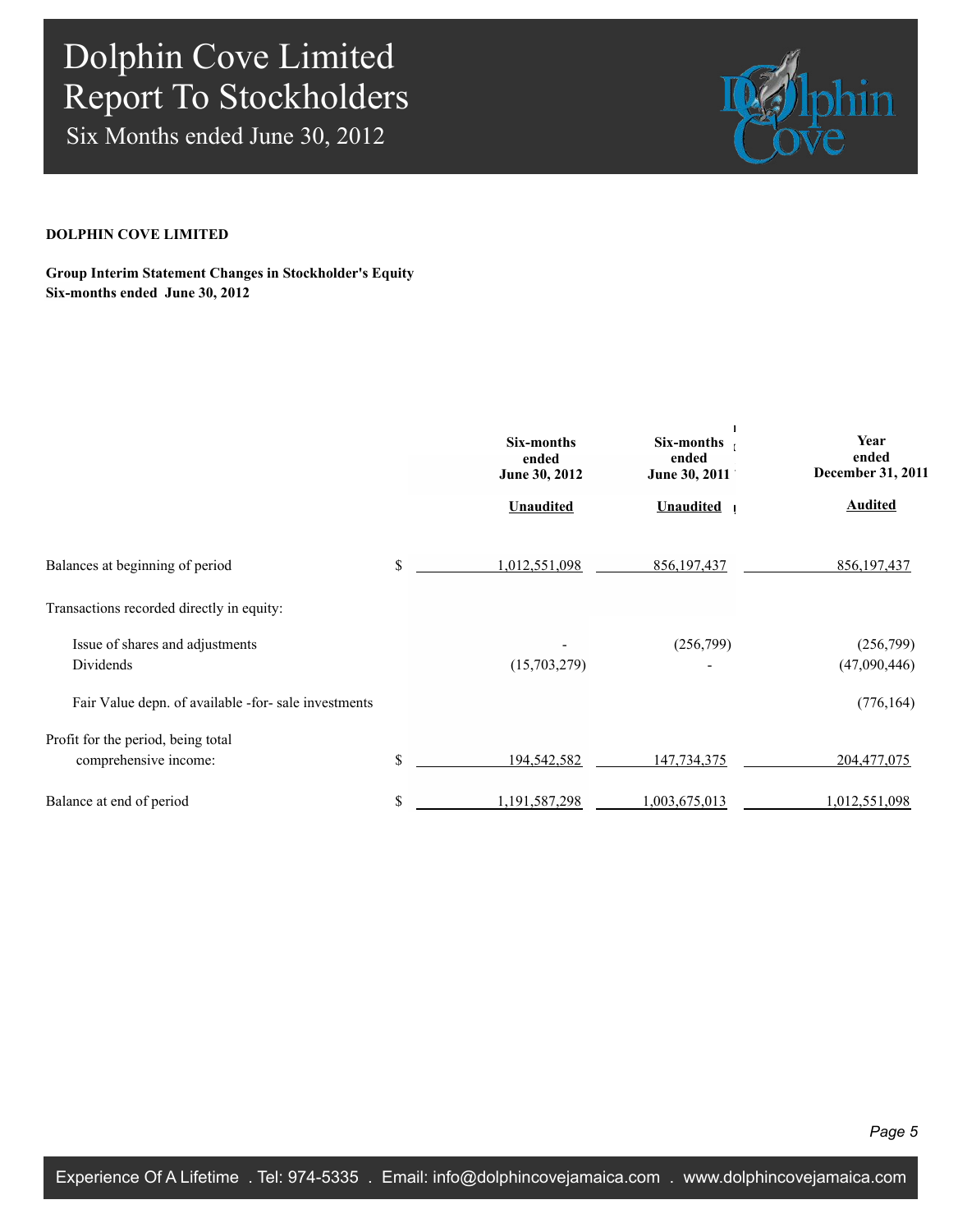Six Months ended June 30, 2012



#### **DOLPHIN COVE LIMITED**

**Group Interim Statement of Cash Flows**

|                                                         | Six-months<br>ended<br>June 30, 2012 | Six-months<br>ended<br>June 30, 2011 | Year<br>ended<br>December 31, 2011 |
|---------------------------------------------------------|--------------------------------------|--------------------------------------|------------------------------------|
|                                                         | <b>Unaudited</b>                     | <b>Unaudited</b>                     | <b>Audited</b>                     |
| CASH FLOWS FROM OPERATING ACTIVITIES                    |                                      |                                      |                                    |
| Profit for the period                                   | 194,542,582                          | 147,734,375                          | 204, 477, 075                      |
| Adjustments for:                                        |                                      |                                      |                                    |
| Depreciation and amortisation                           | 15,954,864                           | 14,945,455                           | 30,833,295                         |
| Interest income                                         | (3,023,932)                          | (4,389,396)                          | (8,722,172)                        |
| Interest expense                                        | 14,475,363                           | (17,885,841)                         | 22,640,117                         |
| Gain on disposal of property, plant and equipment       | $\overline{\phantom{0}}$             |                                      | (570,000)                          |
| Tax expense                                             |                                      |                                      | (567, 899)                         |
| Operating profit before changes in working capital      | 221,948,876                          | 140,404,593                          | 248,090,416                        |
| Accounts receivable                                     | (75,066,664)                         | (49, 934, 430)                       | (39,606,135)                       |
| Inventories                                             | (5,895,468)                          | 1,053,038                            | 324,791                            |
| Accounts payable and provisions                         | 14,013,006                           | 20,736,485                           | 152,981                            |
| Due from/to related parties, net                        | (2,039,999)                          | (4, 132, 104)                        | (3,480,718)                        |
| Cash generated from operations                          | 152,959,752                          | 108,127,582                          | 205, 481, 335                      |
| Interest paid                                           | (14, 475, 363)                       | 17,885,841                           | (21, 193, 542)                     |
| Income tax paid/withheld                                | 6,730,529                            | (12, 469, 563)                       | (8,445,908)                        |
| Net cash provided by operating activities               | 145,214,918                          | 113,543,860                          | 175,841,885                        |
| CASH FLOWS FROM INVESTING ACTIVITIES                    |                                      |                                      |                                    |
| Interest received                                       | 3,023,932                            | 4,389,396                            | 8,620,642                          |
| Securities purchased under resale agreements            | (10,632,108)                         | 88,282,435                           | 139,865,688                        |
| Investment                                              | (0)                                  | (25, 724, 377)                       |                                    |
| Additions to property, plant and equipment              | (67, 916, 169)                       | (21, 190, 596)                       | (49, 180, 314)                     |
| Proceeds from disposal of property, plant and equipment |                                      |                                      | 2,250,000                          |
| Additions to biological assets                          | (209, 330)                           | (77,000)                             | (325,000)                          |
| Loan receivable                                         |                                      |                                      | 625,798                            |
| Investements acquired                                   |                                      |                                      | (55, 170, 702)                     |
| Net cash used by investing activities                   | (75, 733, 675)                       | 45,679,858                           | 46,686,112                         |
| CASH FLOWS FROM FINANCING ACTIVITIES                    |                                      |                                      |                                    |
| Dividends paid                                          | (15,703,279)                         |                                      | (47,090,446)                       |
| shares issued                                           | 196,900                              | (256,799)                            | (256,799)                          |
| Long term liabilities received, net of repayments       | (36, 359, 726)                       | (81,079,673)                         | (136, 289, 639)                    |
| Net cash (used)/provided by financing activities        | (51,866,105)                         | (81, 336, 472)                       | (183, 636, 884)                    |
| Net increase in cash resources                          | 17,615,138                           | 77,887,246                           | 38,891,113                         |
| Cash resources at beginning of the period               | 38,153,476                           | (737, 637)                           | (737, 637)                         |
| CASH RESOURCES AT END OF PERIOD                         | \$<br>55,768,614                     | 77,149,609                           | 38,153,476                         |
| Comprising:                                             |                                      |                                      |                                    |
| Cash and cash equivalents                               | 64,818,685                           | 77,822,412                           | 44,922,944                         |
| Bank overdrafts, unsecured                              | (9,050,071)                          | (672, 803)                           | (6,769,468)                        |
|                                                         | \$<br>55,768,614                     | 77,149,609                           | 38,153,476                         |
|                                                         |                                      |                                      |                                    |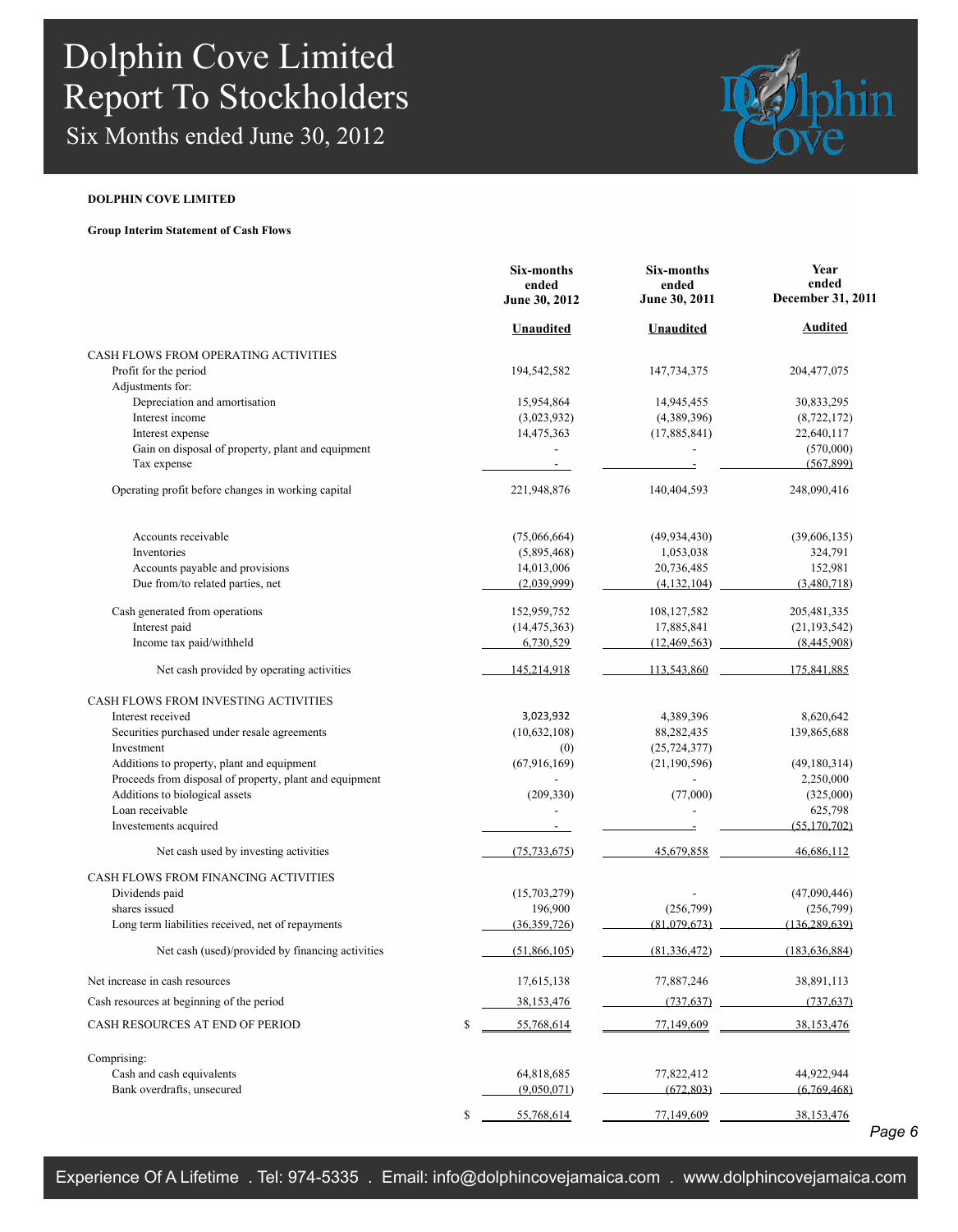Six Months ended June 30, 2012

.



#### **DOLPHIN COVE LIMITED**

**Selected Explanatory Notes Six-months ended June 30, 2012**

#### Basis of preparation

These condensed interin consolidated financial statements have been prepared in accordance with accounting policies set out in note 2 to the audited consolidated financial statement for the year ended December 31, 2011 which have been consistently applied from period to period.

#### Segment information

|                                | Six month period to June 30, 2012 |             |            |             |               |  |  |  |
|--------------------------------|-----------------------------------|-------------|------------|-------------|---------------|--|--|--|
|                                |                                   |             |            |             |               |  |  |  |
|                                | Ocho Rios                         | Hanover     | Other      | Development | Total         |  |  |  |
| Reportable segment assets      | 1,372,075,333                     | 329,714,512 | 23,119,563 | 49,251,392  | 1,774,160,801 |  |  |  |
| Capital expenditure            | 17,393,193                        | 968,888     | 512,026    | 49,251,392  | 68,125,499    |  |  |  |
| Reportable segment liabilities | 247,665,550                       | 252,436,319 |            | 49,251,392  | 549,353,261   |  |  |  |

|                                | Year ended December 31, 2011 |             |            |                          |               |  |  |  |
|--------------------------------|------------------------------|-------------|------------|--------------------------|---------------|--|--|--|
|                                | Offshore                     |             |            |                          |               |  |  |  |
|                                | Ocho Rios                    | Hanover     | Other      | Development              | Total         |  |  |  |
| Reportable segment assets      | 1,272,874,998                | 303,465,300 | 21,197,550 |                          | 1,597,537,848 |  |  |  |
| Capital expenditure            | 36,853,226                   | 11,813,077  | 839,011    |                          | 49,505,314    |  |  |  |
| Reportable segment liabilities | 264,337,553                  | 287,428,955 |            | $\overline{\phantom{0}}$ | 551,766,508   |  |  |  |

| Six month period to June 30, 2012 |             |             |             |                |  |  |
|-----------------------------------|-------------|-------------|-------------|----------------|--|--|
| Offshore                          |             |             |             |                |  |  |
| Ocho Rios                         | Hanover     | Other       | Development | Total          |  |  |
| 503,020,295                       | 164,853,925 | 43,954,525  |             | 711,828,745    |  |  |
| 10,955,208                        |             |             |             | 10,955,208     |  |  |
| (13,044,693)                      | (9,361,947) |             |             | (22, 406, 640) |  |  |
| (11,558,986)                      | (3,371,078) | (1,024,827) |             | (15,954,891)   |  |  |
| 127,267,891                       | 61,241,847  | 6,032,845   |             | 194,542,582    |  |  |
|                                   |             |             |             |                |  |  |

| Six month period to June 30, 2011 |              |            |             |                |  |  |
|-----------------------------------|--------------|------------|-------------|----------------|--|--|
| Offshore                          |              |            |             |                |  |  |
| Ocho Rios                         | Hanover      | Other      | Development | Total          |  |  |
| 439,091,674                       | 106,313,910  | 45,915,654 |             | 591,321,238    |  |  |
| 17,293,694                        |              |            |             | 17,293,694     |  |  |
| (17,639,894)                      | (12,849,146) |            |             | (30, 489, 040) |  |  |
| (11, 206, 239)                    | (2,949,143)  | (790, 073) |             | (14, 945, 455) |  |  |
|                                   |              |            |             |                |  |  |
| 120,503,969                       | 23,553,469   | 3,676,937  |             | 147,734,375    |  |  |
|                                   |              |            |             |                |  |  |